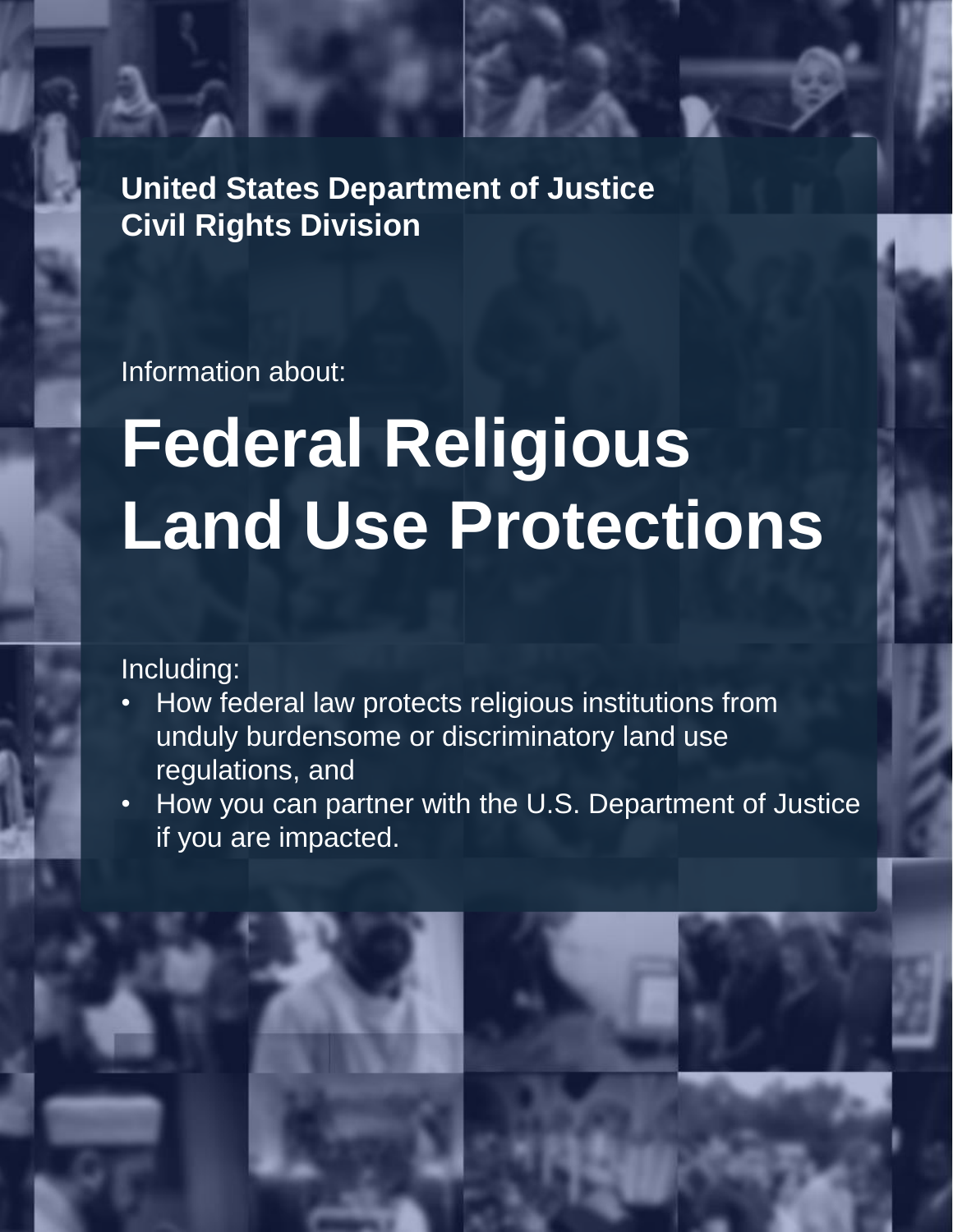## **What is RLUIPA?**

RLUIPA stands for "The Religious Land Use and Institutionalized Persons Act." This is a federal law that, among other things, protects religious institutions from unduly burdensome or discriminatory land use regulations.

Congress passed RLUIPA in 2000, after hearing testimony that land use/ zoning regulations were often burdening the ability of religious congregations to exercise their faiths in violation of the Constitution.

#### **What Does RLUIPA Do?**

| <b>Bars land use</b><br>regulations that impose<br>a "substantial burden"<br>on religious exercise  | If you work with a church or other religious institution, you know that having a<br>place to meet and operate is fundamental. Section 2(a) of RLUIPA bars land<br>use/zoning restrictions that impose a "substantial burden" on the religious<br>exercise of a person or institution, unless the government can show that:<br>it has a "compelling interest" for imposing the restriction and<br>• the restriction is the least restrictive way for the government to further that<br>interest.<br>For example: A church is denied a permit to build an addition to accommodate<br>more Sunday school classes, which it believes it needs to carry out its religious<br>mission. This may violate RLUIPA if the town cannot show a compelling reason<br>for the denial. |
|-----------------------------------------------------------------------------------------------------|-------------------------------------------------------------------------------------------------------------------------------------------------------------------------------------------------------------------------------------------------------------------------------------------------------------------------------------------------------------------------------------------------------------------------------------------------------------------------------------------------------------------------------------------------------------------------------------------------------------------------------------------------------------------------------------------------------------------------------------------------------------------------|
| Requires governments<br>to treat houses of<br>worship as favorably<br>as nonreligious<br>assemblies | Section 2(b)(1) of RLUIPA says that religious assemblies and institutions must<br>be treated at least as well as nonreligious assemblies and institutions. This is<br>known as the "equal terms" provision of RLUIPA.<br>For example: A mosque leases space in a storefront. Zoning officials deny an<br>occupancy permit since houses of worship are forbidden in that zone.<br>However, fraternal organizations, meeting halls, and banquet facilities are all<br>permitted as of right in the same zone. This may violate RLUIPA.                                                                                                                                                                                                                                    |
| <b>Bars governments from</b><br>discriminating among<br>religions                                   | Section 2(b)(2) of RLUIPA bars discrimination "against any assembly or<br>institution on the basis of religion or religious denomination."<br>For example: A Hindu congregation is denied a building permit for a temple<br>despite meeting all of the requirements for height, setback, and parking required<br>by the zoning code. The zoning administrator is overheard making a<br>disparaging remark about Hindus. If it were proven that the permit was denied<br>because the applicants were Hindu, this would violate RLUIPA.                                                                                                                                                                                                                                   |
| <b>Bars governments from</b><br>totally or unreasonably<br>excluding houses of<br>worship.          | Section 2(b)(3)(A) and (B) of RLUIPA provide: "No government shall impose or<br>implement a land use regulation" that "totally excludes religious assemblies from<br>a jurisdiction," or "unreasonably limits religious assemblies, institutions, or<br>structures within a jurisdiction."<br>For example: A town, seeking to preserve tax revenues, enacts a law that no<br>new churches or other houses of worship will be permitted. Such a total<br>exclusion may violate RLUIPA.                                                                                                                                                                                                                                                                                   |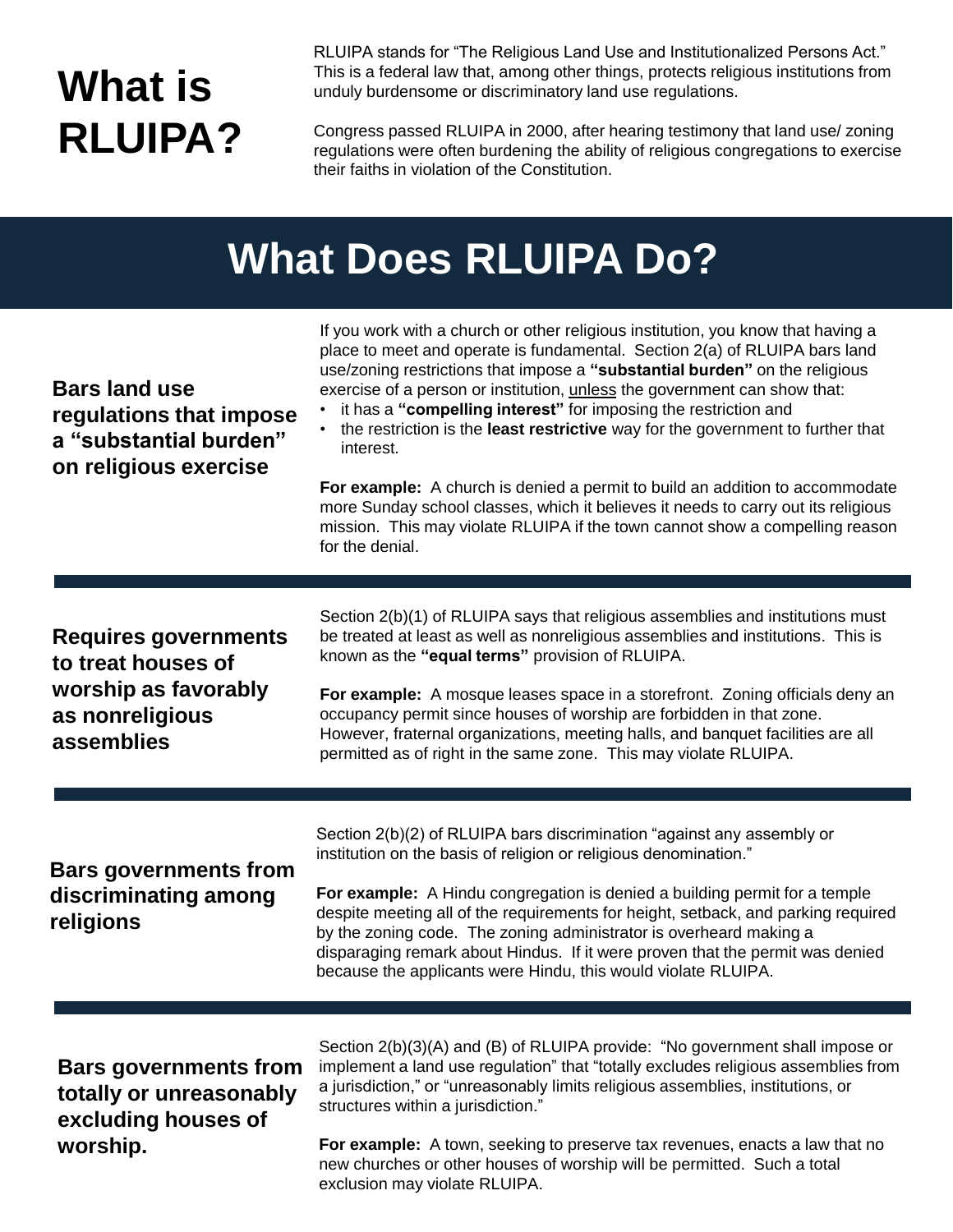## **Examples of DOJ's RLUIPA Work**

| <b>Montgomery County,</b><br><b>Maryland</b>   | Bethel World Outreach Ministries had outgrown its church and purchased a<br>119-acre cite in the county to build a new 800-seat church. The county<br>subsequently made zoning changes that blocked the development. The<br>church brought suit under RLUIPA. After a trial court ruled against it, the<br>church reached out to DOJ for help.<br>DOJ filed a friend-of-the-court brief in a federal appeals court arguing that the<br>church had shown a substantial burden on its religious exercise. The appeals<br>court agreed, finding that the church had outgrown its facility and needed a<br>bigger church; that it had a reasonable expectation that it could build on the<br>property it bought; and that the "delay, uncertainty and expense" of looking for<br>a different property all created a substantial burden on the church's religious<br>exercise. |
|------------------------------------------------|---------------------------------------------------------------------------------------------------------------------------------------------------------------------------------------------------------------------------------------------------------------------------------------------------------------------------------------------------------------------------------------------------------------------------------------------------------------------------------------------------------------------------------------------------------------------------------------------------------------------------------------------------------------------------------------------------------------------------------------------------------------------------------------------------------------------------------------------------------------------------|
| <b>Bernards Township,</b><br><b>New Jersey</b> | The Islamic Society of Basking Ridge was meeting in a rented public school<br>and a public park and was looking for permanent space. It bought a<br>property in a zone permitting places of worship as-of-right, and which met<br>the minimum acreage requirements for places of worship. However, the<br>Islamic Society was denied a permit to build a mosque after 39 public<br>hearings over a three-and-a-half year period. The Islamic Society reached<br>out to DOJ.<br>After a thorough investigation, DOJ filed suit alleging violations of RLUIPA.<br>Ultimately, DOJ and the Islamic Society reached a settlement with the<br>Township. The settlement allowed the Islamic Society to build its mosque.                                                                                                                                                        |
| Hollywood,<br><b>Florida</b>                   | The Hollywood Community Synagogue applied for a permit to operate out of<br>two connected houses on a busy street which it had purchased. After<br>several hearings, and despite a determination by the zoning board that the<br>synagogue met the requirements for a permit, the city commission denied<br>the synagogue's permit.<br>DOJ investigated and ultimately filed a RLUIPA case. DOJ alleged that the<br>city had given similar permits to other houses of worship and nonreligious<br>assemblies, and had never before denied any place of worship a special<br>permit to operate in a residential district. The suit also alleged bias against<br>Orthodox Jews by the city.<br>On the eve of trial, DOJ, the synagogue, and the city reached a settlement<br>that allowed the synagogue to operate.                                                         |

#### www.justice.gov/crt/rluipa